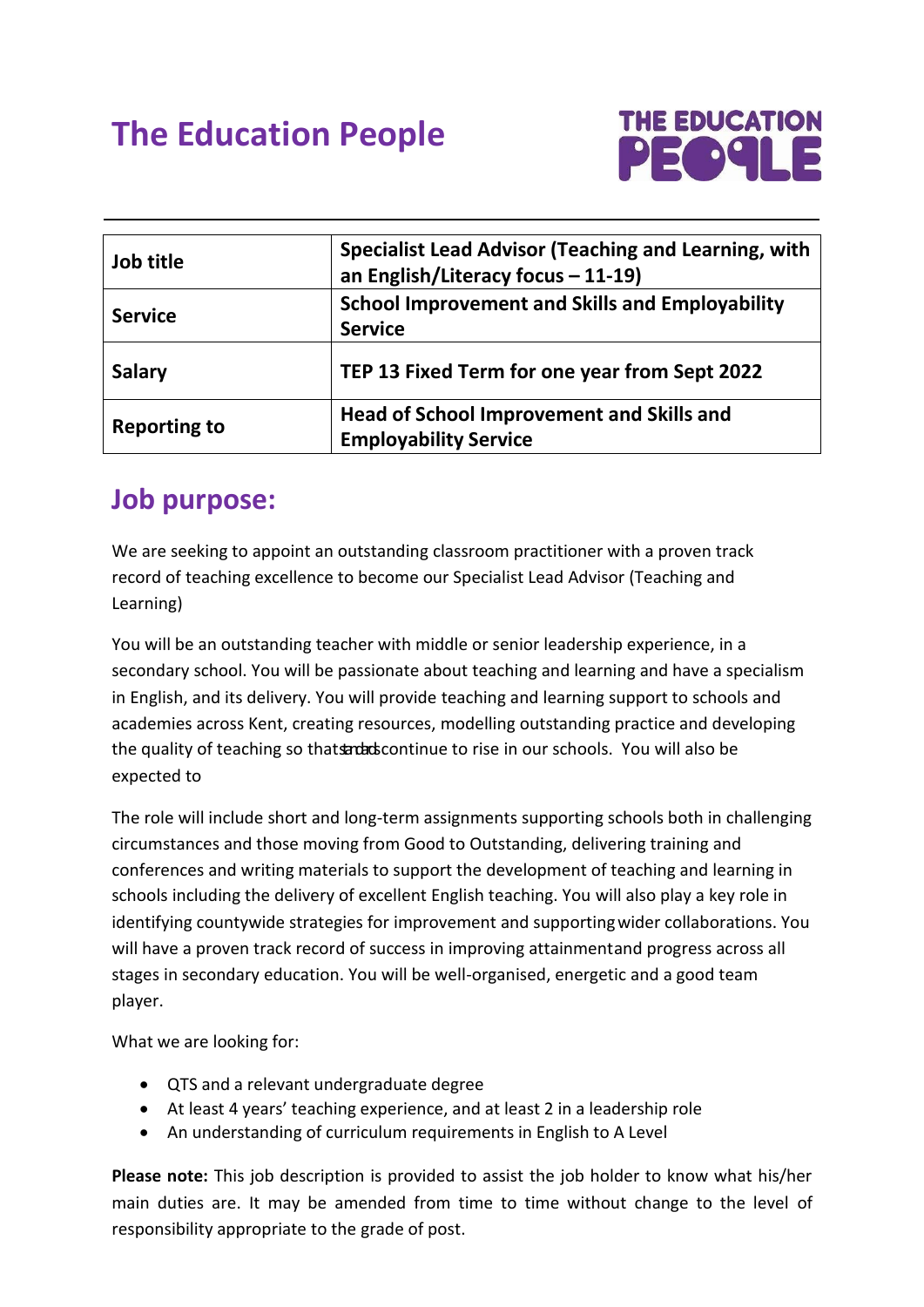### **Annex A: Main accountabilities:**

- **1.** Support, guide and motivate teachers in the development of teaching and learning, through modelling, training and structured continued professional development.
- **2.** Develop standards of teaching and learning in English in schools and academies.
- **3.** Develop subject networks, where necessary, to facilitate the sharing of ideas and good practice across thenetworks of schools.
- **4.** Monitor and respond to curriculum development and initiatives at national and local levels.
- **5.** Create resources and assessment materials that will support the improvement of teaching and learning across KS3, 4 and 5
- **6.** Create resources and assessment materials that will support the delivery of the English curriculum across key stages 4 and 5.
- **7.** Take a leading role in the development of practice to support the continued improvement of effective teaching and learning across all secondary schools.
- **8.** Develop, monitor and review the teaching and learning provision in terms of:
	- o student progress through the analysis of performance data, using this information for planning and target setting across the academies
	- $\circ$  the quality of learning and teaching and responsibility for improved student outcomes
	- $\circ$  the development of appropriate programmes of study, resources, policies and assessment and learning strategies
	- o lesson observation, work scrutiny and performance data analysis
- **9.** Identify, lead and organise training opportunities as appropriate across secondary schools
- **10.** Support the development of the traded offer within the service, increasing income through consultancy, training, and external contracts
- **11.** Mentor colleagues and encourage collaboration, cooperation and teamwork
- **12.** Keep up to date with current developments in your subject and disseminate information as appropriate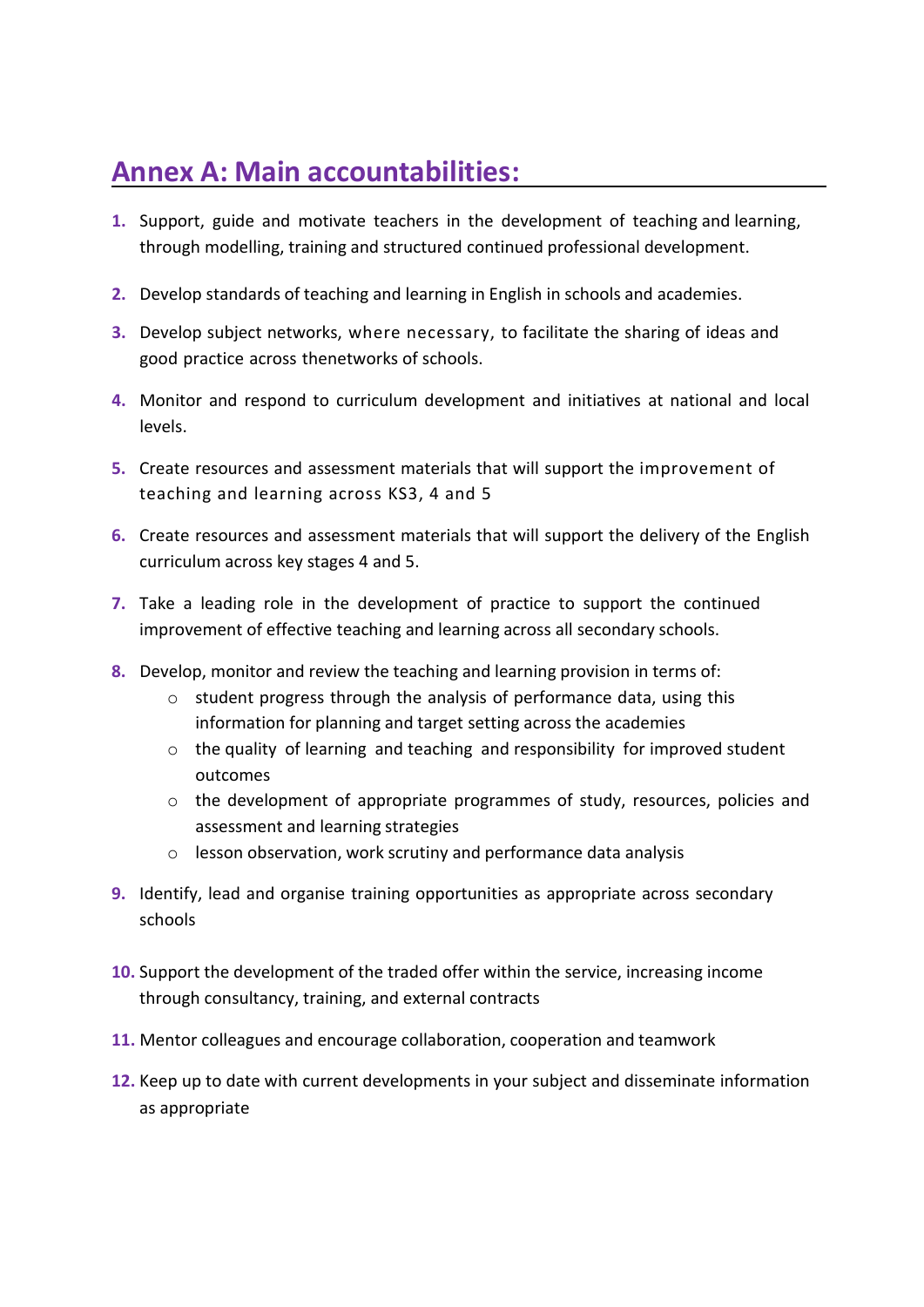## **Annex B: Person specification: Improvement Adviser**

The following outlines the minimum criteria for this post. Applicants who have a disability and who meet the minimum criteria will be shortlisted. Applicants should describe in their application how they meet these criteria.

|                             | <b>MINIMUM</b>                                                                                                                                                                                                                                                                                                                                                                                                                   |
|-----------------------------|----------------------------------------------------------------------------------------------------------------------------------------------------------------------------------------------------------------------------------------------------------------------------------------------------------------------------------------------------------------------------------------------------------------------------------|
| <b>Qualifications</b>       | Qualified Teacher Status, including relevant degree<br>$\bullet$<br>NPQSL/NPQML or equivalent                                                                                                                                                                                                                                                                                                                                    |
| <b>Experience</b>           | Management of curriculum development, teaching and learning or a<br>$\bullet$<br><b>Key Stage</b><br>Clear evidence of leading a team to accelerate progress<br>٠<br>Existing leader within a secondary setting<br>$\bullet$                                                                                                                                                                                                     |
| <b>Skills and abilities</b> | Strategic vision for raising standards in the subject area<br>$\bullet$<br>Outstanding classroom performer<br>٠<br>Effective manager<br>Ability to manage change<br>Ability to develop effective relationship and teams<br>Strong communication skills, including written, oral and<br>presentation skills<br>Excellent organisational skills<br>٠<br>Ability to prioritise, meet deadlines and work under pressure<br>$\bullet$ |
| <b>Knowledge</b>            | Substantial knowledge of the education and training field<br>$\bullet$<br>Thorough understanding of current educational, learning and skills<br>$\bullet$<br>reforms<br>Knowledge of working with a wide range of external organisations<br>$\bullet$<br>at a strategic level and direct influence of the decision making<br>process                                                                                             |
| <b>Personal qualities</b>   | Can do approach and coaching others<br>$\bullet$<br>Self confidence<br>$\bullet$<br>Team player<br>Pro active<br>Creative thinking                                                                                                                                                                                                                                                                                               |